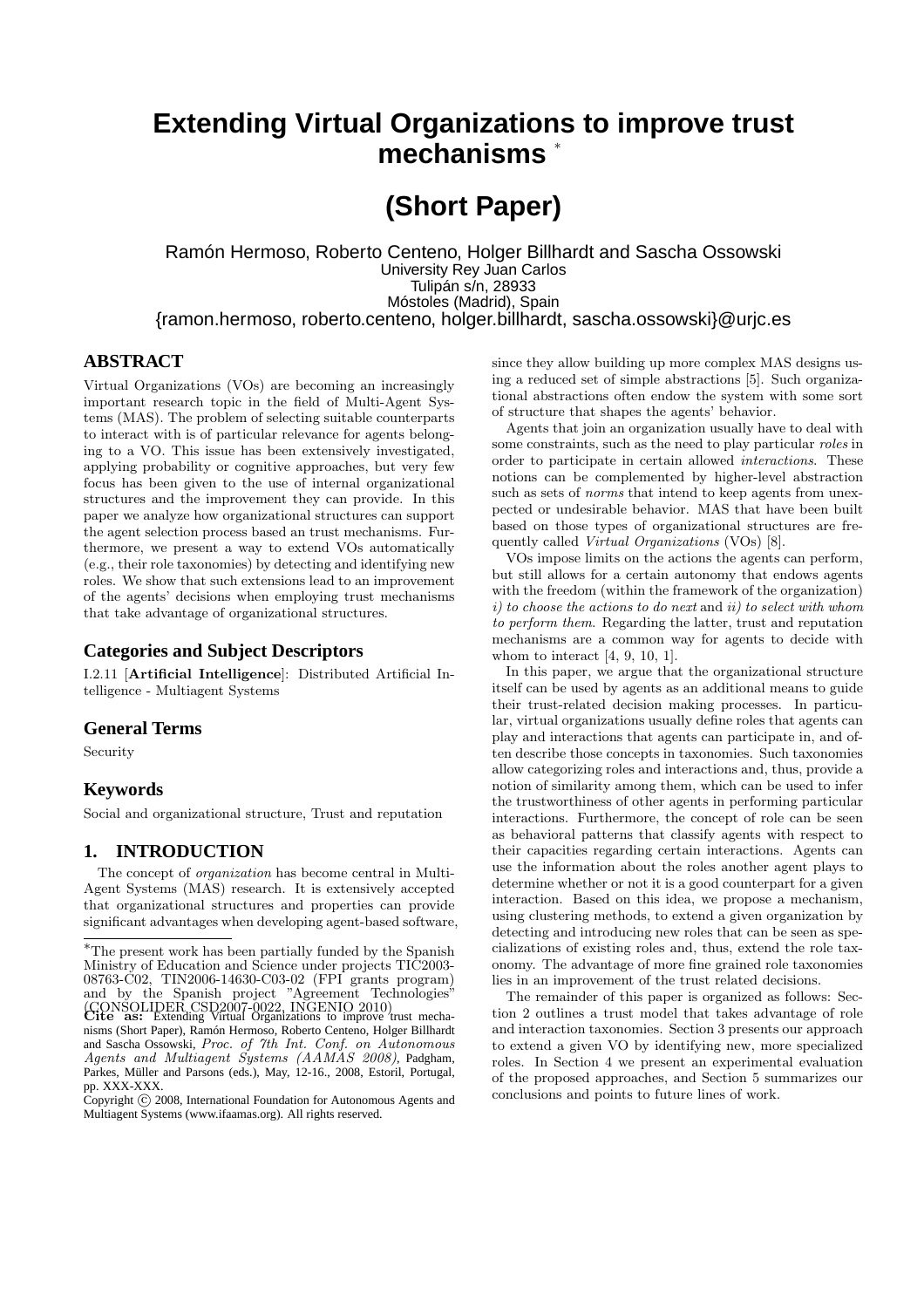## **2. A CONFIDENCE-BASED TRUST MODEL FOR VOs**

In this section we introduce a trust model that takes advantage of the organizational structures of a VO. In particular, we set out from:

- $\bullet$  A set  $\mathcal I$  of  $interactions$  available in the VO.
- A set  $R$  of *roles* are involved in these interactions.
- A partial order  $\leq$  that structures both roles and interactions in taxonomies.

The trust model is based on the assumption that agents tend to behave similarly when enacting similar roles in similar interactions. Using this assumption, an agent is able to assess (to a certain extent) the future behavior of another agent in a certain situation by considering its past behavior in "similar situations". That is, an agent can infer trustworthiness, even if it has, first, no direct past experience about a specific situation and, second, it can not collect opinions from other agents either because the opinions from others are unreliable ("liars") or none of the agents has enough proper experience. So, even though we adhere to the standard notion of reputation and confidence used in literature [4, 6], in this paper we will exploit organizational information with regards to the latter.

In our model, a confidence value  $c_{A\rightarrow\langle B,R,I\rangle}$  is built up from  $A$ 's past interactions with agent  $B$  playing role  $R$  and performing interactions of type  $I$ . We call  $LIT - Local Inter$ action Table – the agent's data structure dedicated to store confidence values for past interactions with any counterpart the agent has interacted with. Each entry corresponds to a situation: an agent playing a specific role in a particular interaction.  $LIT_A$  denotes agent A's LIT. Each entry in a LIT consists of:

- the Agent/Role/Interaction identifier  $\langle X, Y, Z \rangle$ ,
- the confidence value for the situation  $(c_{A\rightarrow\langle X,Y,Z\rangle} \in$  $[0..1]),$
- a reliability value  $(r_{A\rightarrow\langle X,Y,Z\rangle})$  that measures how certain an agent is about its own confidence in situation  $\langle X, Y, Z \rangle$ .

If an agent participates in an interaction  $I$  with agent  $B$ playing role  $R$ , the corresponding entry in its LIT will be updated as follows:

• confidence value: let  $g_{(X,Y,Z)} \in [0,1]$  denote the evaluation value an agent A calculates for a particular experience with the agent  $X$  playing role  $Y$  in the interaction of type Z. In our work, we use the following equation to update confidence:

$$
c_{A\to\langle X,Y,Z\rangle} = \epsilon \cdot c'_{A\to\langle X,Y,Z\rangle} + (1 - \epsilon) \cdot g_{\langle X,Y,Z\rangle}, \tag{1}
$$

where  $c'_{A\to\langle X,Y,Z\rangle}$  is the confidence value in A's LIT before the interaction is performed and  $\epsilon \in [0..1]$  is a parameter specifying the importance given to A's past confidence value.

• reliability value: we calculate reliability by using the approach proposed by Huynh, Jennings and Shadbolt [4]. This approach takes into account the number of interactions a confidence value is based on, and the variability of the individual values across past experiences.

The counterpart selection of an agent  $A$  in an interaction  $I$ that requires a role  $R$  is guided by the trustworthiness value  $t_{A\rightarrow\langle B,R,I\rangle} \in [0.1]$  for each known agent B. It is calculated from  $A$ 's LIT as follows:

$$
t_{A \to \langle B,R,I \rangle} = \frac{\sum\limits_{\langle X,Y,Z \rangle \in LIT_A} c_{A \to \langle X,Y,Z \rangle} \cdot w_{A \to \langle X,Y,Z \rangle}}{\sum\limits_{\langle X,Y,Z \rangle \in LIT_A} w_{A \to \langle X,Y,Z \rangle}} \tag{2}
$$

 $w_{A\to\langle X,Y,Z\rangle}$  is the weight given to agent A's confidence on situation  $\langle X, Y, Z \rangle$ . The weights combine the confidence reliability with the similarity of the situation  $\langle X, Y, Z \rangle$  to the target situation  $\langle B, R, I \rangle$  in the following way:

$$
w_{A \to \langle X, Y, Z \rangle} = r_{A \to \langle X, Y, Z \rangle} \cdot sim(\langle X, Y, Z \rangle, \langle B, R, I \rangle) \tag{3}
$$

The similarity function  $sim(\langle I_1 \rangle, \langle I_2 \rangle)$   $(\langle I_1 \rangle \equiv \langle X, Y, Z \rangle)$  and  $\langle I_2 \rangle \equiv \langle B, R, I \rangle$  is computed as the weighted sum of the similarities of the individual elements (agent, role and interaction) as it is shown in the following equation:

$$
sim(\langle I_1 \rangle, \langle I_2 \rangle) = \begin{cases} \beta \cdot sim_R(R, Y) + \gamma \cdot sim_I(I, Z), & if \ B = X \\ 0, & otherwise \end{cases}
$$
(4)

where  $sim_R(R, Y)$ ,  $sim_I(I, Z) \in [0..1]$  measure the similarity between roles and interactions, respectively, and  $\beta$  and  $γ$ , with  $β + γ = 1$ , are parameters specifying the sensibility regarding the individual similarities.  $sim_R(R, R')$  and  $sim_I(I, I')$  can be determined by some measure of the distance of concepts in the corresponding taxonomies. We use they simple measure

$$
sim_R(x,y) = sim_I(x,y) = 1 - \frac{h}{h_{MAX}} \tag{5}
$$

where  $x, y$  are either roles or interactions, h is the number of hops between  $x$  and  $y$  in the corresponding taxonomy, and  $h_{MAX}$  is the longest possible path between any pair of elements in the hierarchy tree. Other functions have been described in [2].

# **3. CONFIDENCE WITH EVOLVING ORGA-NIZATIONAL STRUCTURES**

So far, we have assumed organizational structures to be static. In this section we present a mechanism, based on clustering, that extends the a priori structures in order to improve performance.

During the execution of a VO, there are two elements that can evolve:

- Agents. Agents belonging to a VO may change their behavior at their will.
- Organizational structures. Role and interaction taxonomies may evolve over time due to agents' behavioral changes.

We propose to make the changes on the aforementioned elements explicit by using cluster analysis. Clustering techniques can support the learning of these changes that affect the VO, and can prompt the whole organization to evolve its taxonomies.

As outlined previously, the trust values that agent A holds for others in its LIT are based on confidence and reliability values  $(c_{A\rightarrow\langle X,Y,Z\rangle}, r_{A\rightarrow\langle X,Y,Z\rangle})$  calculated from past interactions. These trust tuples can be conceived as a bidimensional trust space. For each pair  $\langle R_i, I_j \rangle$ , belonging to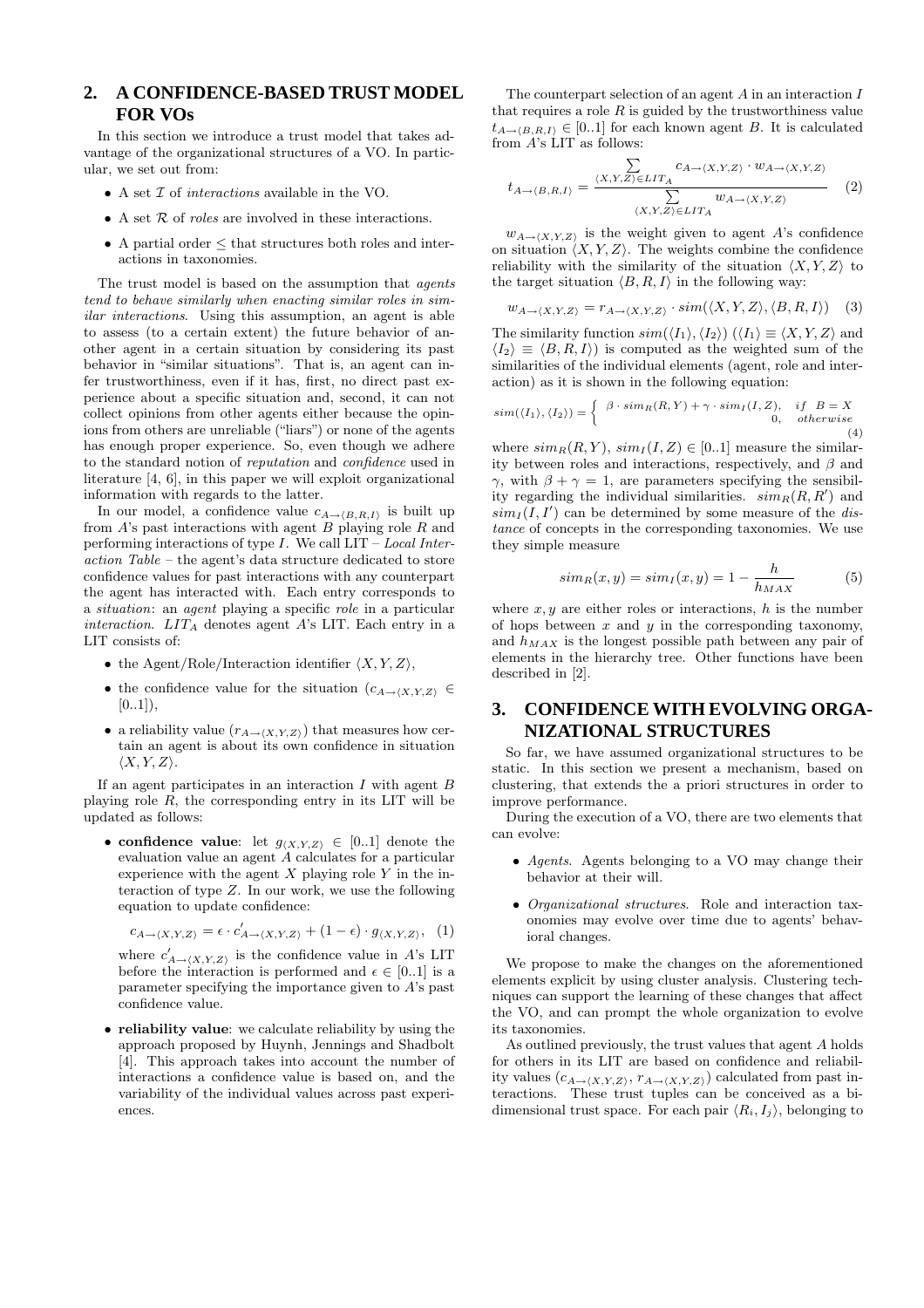an agent  $A$ , a trust space  $TS$  such that

$$
TS_A = \{ (c_k, r_k); c_k \in C_{A \to \langle R_i, I_j \rangle}, \n r_k \in \mathcal{R}_{A \to \langle R_i, I_j \rangle}, \n 0 \le c_k \le 1, 0 \le r_k \le 1 \}
$$

can be constructed, where  $\mathcal{C}_{A\to\langle R_i,I_j\rangle}$  is a set containing confidence values stored by agent A related to interactions of type  $I_i$  with counterparts playing role  $R_i$ . The same applies to  $\mathcal{R}_{A\to\langle R_i,I_i\rangle}$  for reliability values. Thus, organizational information is subdivided into groups of role specializations for specific interactions, giving extra information to agents when using their trust models.

#### **3.1 Role Clustering Algorithm**

To specialize roles we use a  $K$ -means algorithm, where  $k$ represents the number of clusters to be made in each execution. The algorithm will take as input a set of points  $(x, y) \in TS_i$  for each tuple  $\langle R, I \rangle$  and each agent i that may enact  $R$  in  $I$  with available information, and will return a group of clusters. A cluster mean point represents mean behaviour for all the agents belonging to it, and the whole cluster represents a pattern of behavior for all the agents included. Hence, groups created by clustering can be used to refine role and interaction taxonomies.

An example of how a clustering algorithm groups data for a role in a particular interaction is shown in Figure 1. Let  $\mathcal O$ be an organization in the domain of medical services. Furthermore, suppose that agents can join  $\mathcal O$  with two different types of roles: Patient and Physician. Once the clustering algorithm has been applied, role Physician is specialized, for example, in "Surgeon" and "Psychiatrist", since there are two groups of agents that perform better than the others for interactions related to operations and mental problems, e.g., Cardiovascular Surgery and Low Self-Steem Treatment. New clusters represent new roles (specializations) in the taxonomy, and new roles in the taxonomy may change the participant roles in interactions: if we join  $\mathcal O$  enacting role *Patient* and we need to look for a Surgeon to perform interaction Cardiovascular Surgery, we will use our trust models just with agents that can play that role, and not with those that "only" are Physician, since the agents in the former group are supposed to be more trusted than the others.



Figure 1: An example of agents behavior pattern recognition for role Surgeon and interaction Cardiovascular operation using K-means with  $k = 2$ . (Dashed line represents a new specialized role).

## **3.2 Filtering techniques for Roles**

Clustering algorithms divide information in groups, depending on the similarity of their members. Thus, it is reasonable to think that in some cases some clusters can be unnecessary, for instance:

- when the groups that have been formed are clearly different but there is not much trust on them (low confidence and reliability).
- when a cluster is trusted enough but only contains very few agents.

To solve those problems, our approach proposes two different and compatible filtering mechanisms:

- 1. There cannot exist a cluster whose mean point (mean agent) is outside the 2nd quadrant; that is, in order to specialize a role, mean agent must have a confidence value  $c_k > 0.5$  and a reliability value  $r_k > 0.5$ , since 0.5 represents a point with no information, whilst a lower value of  $c_k$  or  $r_k$  means a non-efficient cluster that does not entail a necessity to specialize a new role.
- 2. A minimum number of agents in a cluster has to be imposed to avoid that groups with only a few individuals (compared to the population of the VO) can contribute to form a new specialized role.

## **4. EVALUATION**

In this section we report on a case of study aimd at evaluating our models. Suppose *Travel Services* domain, where the roles that can be played at the beginning are Customer or/and Provider, and the services are those shown in Figure 2. In our experiments, we used the TOAST testbed developed to evaluate trust models in VOs [3]. Our simulation targeted a customer/provider environment where a number of providers offer different services and a number of customers want to use those services.



Figure 2: Services taxonomy for tourism scenario

We ran the same experiment for the model presented in Section 2, which we will term *inference model*, and its extension with clustering mechanism with the same scenario, using the same number of customers, goals, services and providers. In particular, we used a collection of 20 clients and 20 providers. Our results have been obtained from a collection of 15000 generated goals (service requests). Furthermore, we repeated each experimental run several times